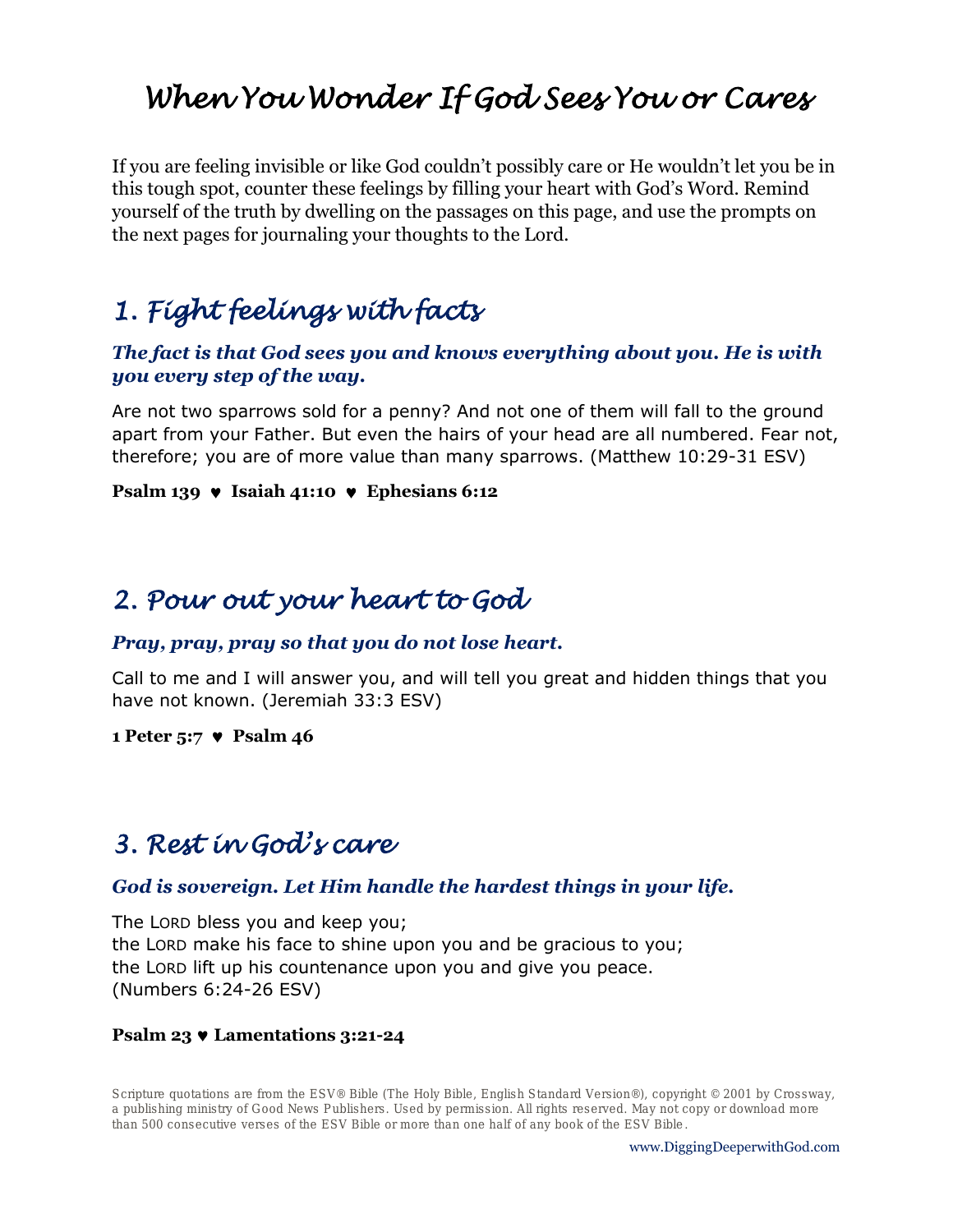# *1. Fight feelings with facts*

## *The fact is that God sees you and knows everything about you. He is with you every step of the way.*

Are not two sparrows sold for a penny? And not one of them will fall to the ground apart from your Father. But even the hairs of your head are all numbered. Fear not, therefore; you are of more value than many sparrows. (Matthew 10:29-31 ESV)

### **Psalm 139 • Isaiah 41:10** • Ephesians 6:12

 $\triangleright$  What does it mean to you that God numbers the hairs on your head? What does it say to you that if God cares for even the sparrows, He cares so much more for you? What doubts do you have about this? Let your Savior hear your cry.

 $\overline{a_1}$  ,  $\overline{a_2}$  ,  $\overline{a_3}$  ,  $\overline{a_4}$  ,  $\overline{a_5}$  ,  $\overline{a_6}$  ,  $\overline{a_7}$  ,  $\overline{a_8}$  ,  $\overline{a_9}$  ,  $\overline{a_9}$  ,  $\overline{a_9}$  ,  $\overline{a_9}$  ,  $\overline{a_9}$  ,  $\overline{a_9}$  ,  $\overline{a_9}$  ,  $\overline{a_9}$  ,  $\overline{a_9}$  ,

 $\_$  , and the set of the set of the set of the set of the set of the set of the set of the set of the set of the set of the set of the set of the set of the set of the set of the set of the set of the set of the set of th

 $\_$  , and the set of the set of the set of the set of the set of the set of the set of the set of the set of the set of the set of the set of the set of the set of the set of the set of the set of the set of the set of th

 $\_$  , and the set of the set of the set of the set of the set of the set of the set of the set of the set of the set of the set of the set of the set of the set of the set of the set of the set of the set of the set of th

 $\_$  , and the set of the set of the set of the set of the set of the set of the set of the set of the set of the set of the set of the set of the set of the set of the set of the set of the set of the set of the set of th

 $\_$  , and the set of the set of the set of the set of the set of the set of the set of the set of the set of the set of the set of the set of the set of the set of the set of the set of the set of the set of the set of th

 $\overline{a_1}$  ,  $\overline{a_2}$  ,  $\overline{a_3}$  ,  $\overline{a_4}$  ,  $\overline{a_5}$  ,  $\overline{a_6}$  ,  $\overline{a_7}$  ,  $\overline{a_8}$  ,  $\overline{a_9}$  ,  $\overline{a_9}$  ,  $\overline{a_9}$  ,  $\overline{a_9}$  ,  $\overline{a_9}$  ,  $\overline{a_9}$  ,  $\overline{a_9}$  ,  $\overline{a_9}$  ,  $\overline{a_9}$  ,

 $\_$  , and the set of the set of the set of the set of the set of the set of the set of the set of the set of the set of the set of the set of the set of the set of the set of the set of the set of the set of the set of th

 $\_$  , and the set of the set of the set of the set of the set of the set of the set of the set of the set of the set of the set of the set of the set of the set of the set of the set of the set of the set of the set of th

 $\_$  , and the set of the set of the set of the set of the set of the set of the set of the set of the set of the set of the set of the set of the set of the set of the set of the set of the set of the set of the set of th

 $\_$  , and the set of the set of the set of the set of the set of the set of the set of the set of the set of the set of the set of the set of the set of the set of the set of the set of the set of the set of the set of th

 $\_$  , and the set of the set of the set of the set of the set of the set of the set of the set of the set of the set of the set of the set of the set of the set of the set of the set of the set of the set of the set of th

 $\_$  , and the set of the set of the set of the set of the set of the set of the set of the set of the set of the set of the set of the set of the set of the set of the set of the set of the set of the set of the set of th

 $\_$  , and the set of the set of the set of the set of the set of the set of the set of the set of the set of the set of the set of the set of the set of the set of the set of the set of the set of the set of the set of th

 $\_$  , and the set of the set of the set of the set of the set of the set of the set of the set of the set of the set of the set of the set of the set of the set of the set of the set of the set of the set of the set of th

 $\_$  , and the set of the set of the set of the set of the set of the set of the set of the set of the set of the set of the set of the set of the set of the set of the set of the set of the set of the set of the set of th

 $\_$  , and the set of the set of the set of the set of the set of the set of the set of the set of the set of the set of the set of the set of the set of the set of the set of the set of the set of the set of the set of th

 $\triangleright$  If you are in conflict with someone, turn to Ephesians 6:12. How does it change your perspective to know that your conflict is not necessarily with the other person, but rather with spiritual forces of evil?

➢ Finish by reading Psalm 139 or Isaiah 41:10. Write a portion of the passage below, writing your name in place of the pronouns.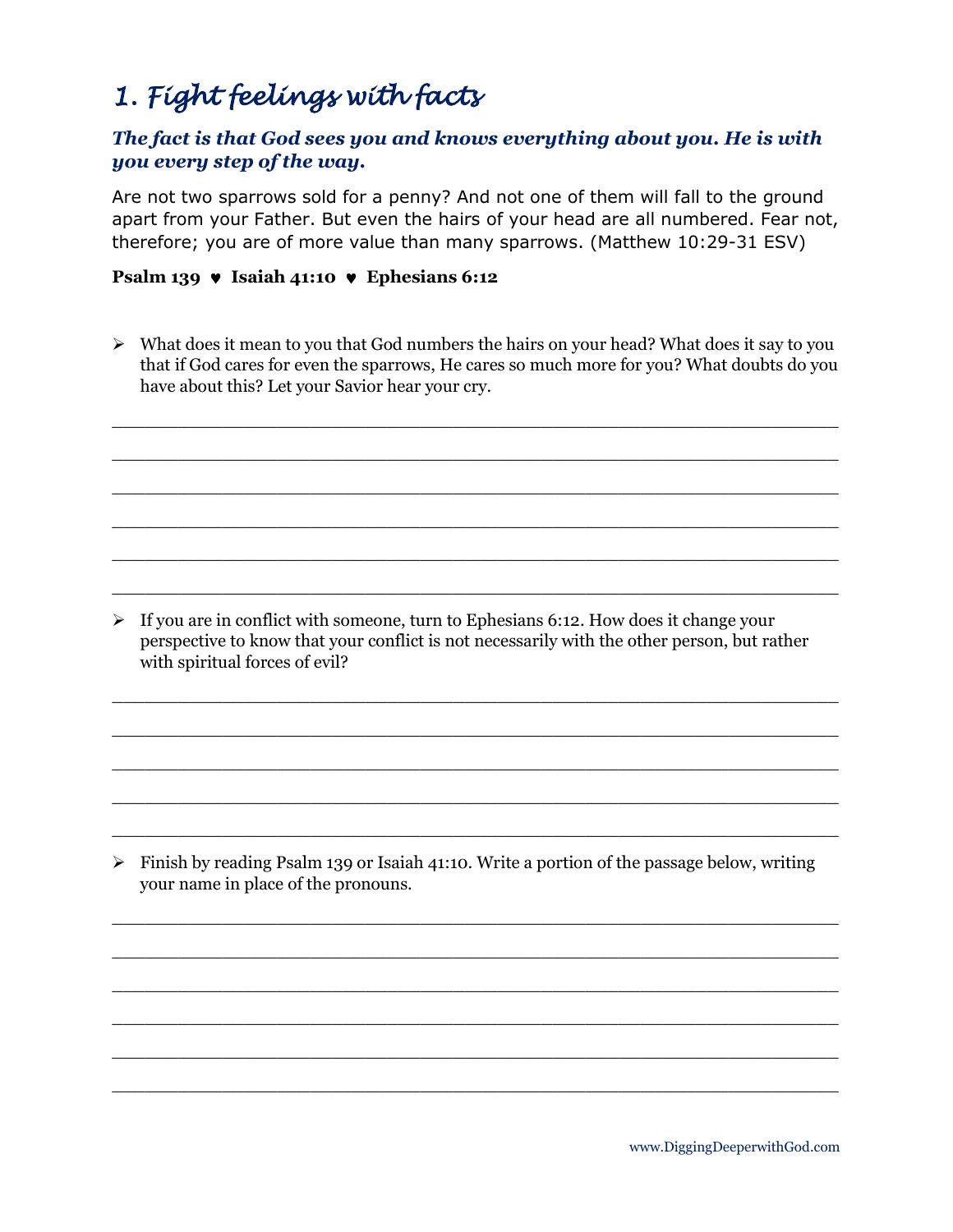# *2. Pour out your heart to God*

### *Pray, pray, pray so that you do not lose heart.*

Call to me and I will answer you, and will tell you great and hidden things that you have not known. (Jeremiah 33:3 ESV)

### **1 Peter 5:7 Psalm 46**

 $\triangleright$  Notice the promise in Jeremiah 33. God says that if we call, He will answer. Take time now to call to Him. Pour out your burdens and concerns. Ask Him to show you "great and hidden things that you have not known." Record what He brings to mind here:

 $\_$  , and the set of the set of the set of the set of the set of the set of the set of the set of the set of the set of the set of the set of the set of the set of the set of the set of the set of the set of the set of th

 $\_$  , and the set of the set of the set of the set of the set of the set of the set of the set of the set of the set of the set of the set of the set of the set of the set of the set of the set of the set of the set of th

 $\_$  , and the set of the set of the set of the set of the set of the set of the set of the set of the set of the set of the set of the set of the set of the set of the set of the set of the set of the set of the set of th

 $\_$  , and the set of the set of the set of the set of the set of the set of the set of the set of the set of the set of the set of the set of the set of the set of the set of the set of the set of the set of the set of th

 $\_$  , and the set of the set of the set of the set of the set of the set of the set of the set of the set of the set of the set of the set of the set of the set of the set of the set of the set of the set of the set of th

 $\overline{a_1}$  ,  $\overline{a_2}$  ,  $\overline{a_3}$  ,  $\overline{a_4}$  ,  $\overline{a_5}$  ,  $\overline{a_6}$  ,  $\overline{a_7}$  ,  $\overline{a_8}$  ,  $\overline{a_9}$  ,  $\overline{a_9}$  ,  $\overline{a_9}$  ,  $\overline{a_9}$  ,  $\overline{a_9}$  ,  $\overline{a_9}$  ,  $\overline{a_9}$  ,  $\overline{a_9}$  ,  $\overline{a_9}$  ,

➢ Are you anxious about anything? Read 1 Peter 5:7. Cast your anxieties on Jesus. He already knows what you are worried about, and He longs for you to cast your burdens onto Him and let Him carry them.

 $\_$  , and the set of the set of the set of the set of the set of the set of the set of the set of the set of the set of the set of the set of the set of the set of the set of the set of the set of the set of the set of th

 $\_$  , and the set of the set of the set of the set of the set of the set of the set of the set of the set of the set of the set of the set of the set of the set of the set of the set of the set of the set of the set of th

 $\_$  , and the set of the set of the set of the set of the set of the set of the set of the set of the set of the set of the set of the set of the set of the set of the set of the set of the set of the set of the set of th

 $\_$  , and the set of the set of the set of the set of the set of the set of the set of the set of the set of the set of the set of the set of the set of the set of the set of the set of the set of the set of the set of th

 $\_$  , and the set of the set of the set of the set of the set of the set of the set of the set of the set of the set of the set of the set of the set of the set of the set of the set of the set of the set of the set of th

 $\overline{a_1}$  ,  $\overline{a_2}$  ,  $\overline{a_3}$  ,  $\overline{a_4}$  ,  $\overline{a_5}$  ,  $\overline{a_6}$  ,  $\overline{a_7}$  ,  $\overline{a_8}$  ,  $\overline{a_9}$  ,  $\overline{a_9}$  ,  $\overline{a_9}$  ,  $\overline{a_9}$  ,  $\overline{a_9}$  ,  $\overline{a_9}$  ,  $\overline{a_9}$  ,  $\overline{a_9}$  ,  $\overline{a_9}$  ,

 $\_$  , and the set of the set of the set of the set of the set of the set of the set of the set of the set of the set of the set of the set of the set of the set of the set of the set of the set of the set of the set of th

 $\overline{a_1}$  ,  $\overline{a_2}$  ,  $\overline{a_3}$  ,  $\overline{a_4}$  ,  $\overline{a_5}$  ,  $\overline{a_6}$  ,  $\overline{a_7}$  ,  $\overline{a_8}$  ,  $\overline{a_9}$  ,  $\overline{a_9}$  ,  $\overline{a_9}$  ,  $\overline{a_9}$  ,  $\overline{a_9}$  ,  $\overline{a_9}$  ,  $\overline{a_9}$  ,  $\overline{a_9}$  ,  $\overline{a_9}$  ,

 $\_$  , and the set of the set of the set of the set of the set of the set of the set of the set of the set of the set of the set of the set of the set of the set of the set of the set of the set of the set of the set of th

 $\_$  , and the set of the set of the set of the set of the set of the set of the set of the set of the set of the set of the set of the set of the set of the set of the set of the set of the set of the set of the set of th

 $\_$  , and the set of the set of the set of the set of the set of the set of the set of the set of the set of the set of the set of the set of the set of the set of the set of the set of the set of the set of the set of th

 $\_$  , and the set of the set of the set of the set of the set of the set of the set of the set of the set of the set of the set of the set of the set of the set of the set of the set of the set of the set of the set of th

➢ Turn to Psalm 46 and claim it for yourself! Which verse or principle speaks to you today? Thank God for being your "refuge and strength, a very present help in trouble."